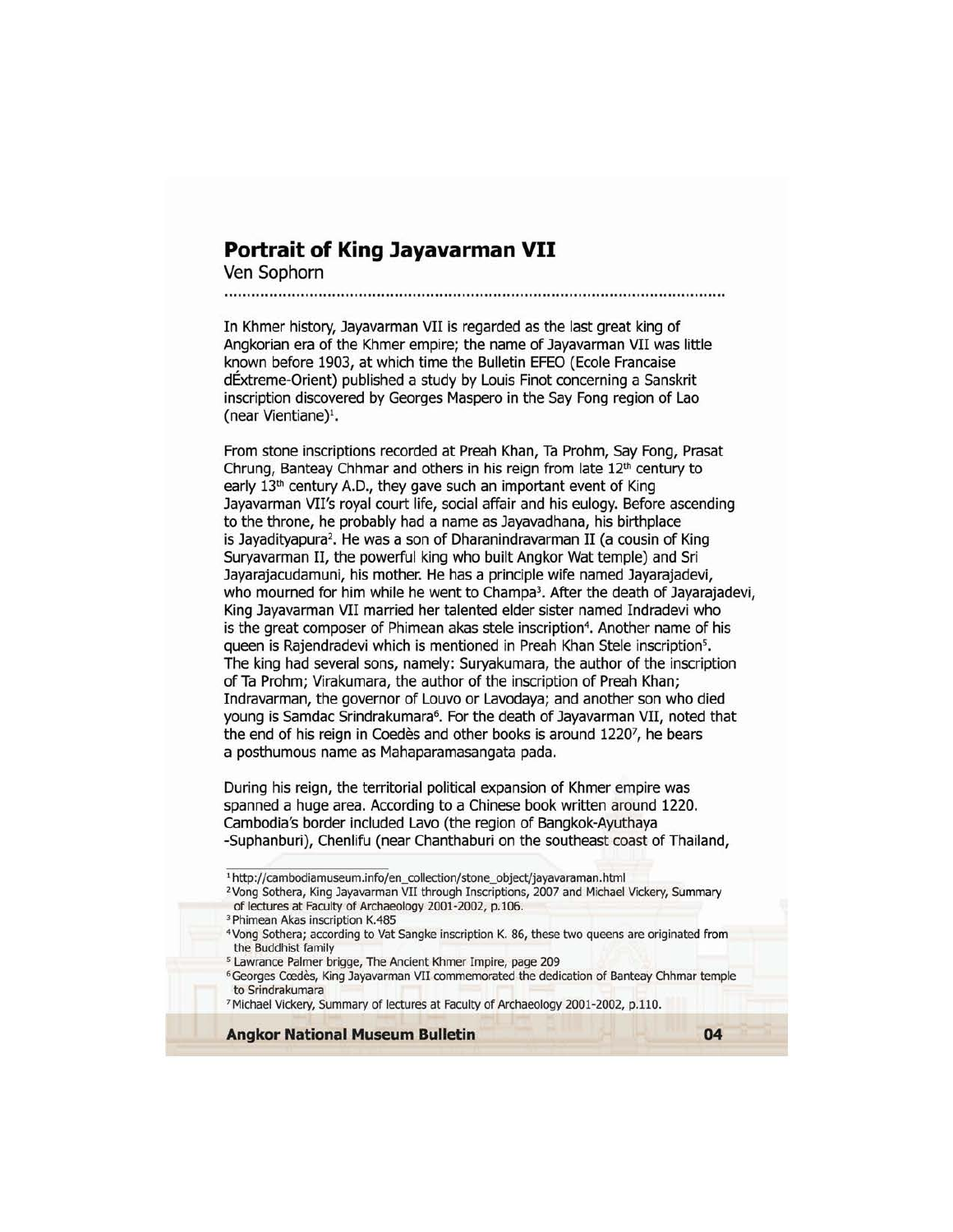and went as far as Pagan, Burma)<sup>8</sup>.But increasingly he devoted his energies and organizational capacities to the kind of religious and social infrastructure construction projects that had been carried on by his royal predecessors. He built Banteay Kdei, Ta Prohm, Preah Khan, Ta som, Kroal ko, Neak Poan,



Map of Khmer Empire under King Jayavarman VII Source: http://www.cambodianguide.com

Bayon temple and Angkor Thom complex, and as further temple at Banteay Chhmar and Ta prohm tonle Bati temple.

Beside the temple constructions and political administrative works, the king established an irrigation system and road network linking from Angkor to Champa, Phimai and others. Furthermore, as the inscription of Preah Khan says, there were 121 rest houses built along these roads<sup>9</sup> and another significant records, the erection of 23 Buddha images called Jayabuddhamahanatha, possibly representing the king himself as Buddha and intended as symbolic of his rule over the localities concerned in 23 places: Sri jayarajadhani, sri jayantanagari, jayasimhavati, sri jayaviravati, lavodayapura, svarnapura,

sambukapattana, jayarajapuri, sri jayasimhapuri, sri jayavajrapuri, sri jayastambhapuri, sri jayarajagiri, sri jayavirapuri, sri jayavajravati, sri jayakirtipuri, sri jayaksemapuri, sri vijayadipuri, sri jayasimhagrama, madhyamagramaka, samarendragrama, sri jayapuri, viharottaraka and purvavasa<sup>10</sup>.

With regard to his great achievement for the nation as described above, he is the one who remains his great fame through the archaeological evidences: inscriptions, bas-reliefs and his personal free-standing sculpture through his territorial domination. According to Mr. Gorge Coedès<sup>11</sup>, there are a few male statues represented the royal portrait of Jayavarman VII. For instance, one found

• Michael Vickery, Summary of lectures at Faculty of Archaeology 2001-2002, p.109

- <sup>9</sup> lawrance Palmer brigge, The Ancient Khmer Impire, page 235
- <sup>10</sup> Michael Vickery, Summary of lectures at Faculty of Archaeology 2001-2002, p.106

<sup>11</sup> Gorge Coedès, Les statues du roi Khmer Jayavarman VII, In: Comptes-rendus des séances de l'Académie des Inscriptions et Belles-Lettres, 102e année, N. 3, 1958. pp. 218

**Angkor National Museum Bulletin OS**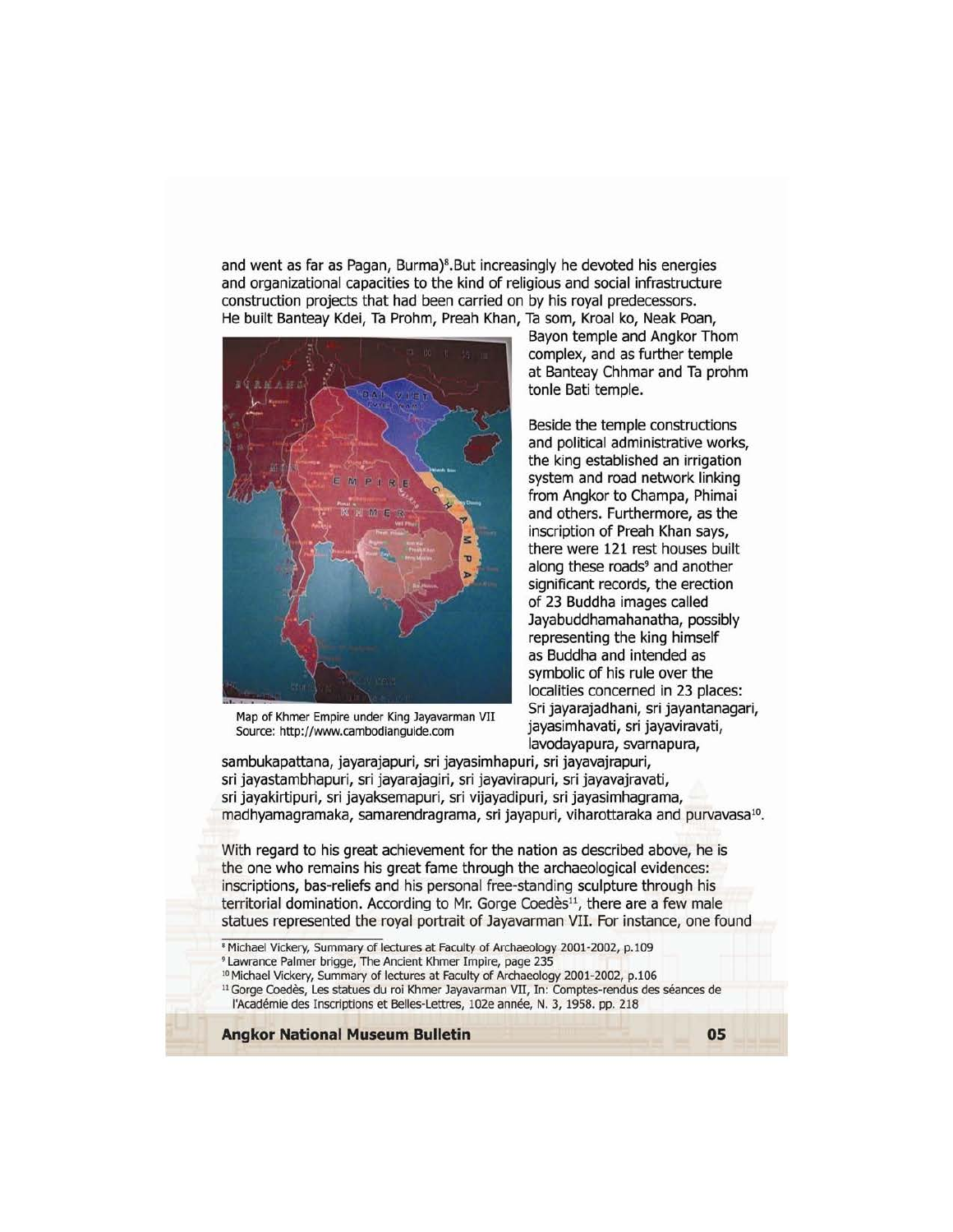in the south-eastern shrine of Phimai temple, situated in Thailand (it is well conserved in Phimai National Museum)<sup>12</sup> (fig.1), it represented as a grand human statue, seated on the circular pedestal, two arms are missing without trace remaining on the laps. Similarly, in 1958, they discovered a beautiful head in Preah Khan, Kampong Svay(fig.2), and another one<sup>13</sup> found in 1931 in the interior of Angkor Thom, at the Death gate; but its torso was found since 1924, at Kraol Romeas, (the northern part of Angkor Thom); and then, they transferred to Phnom Penh museum in 1934 for conservation (fig.3). More precisely, In 1934, G.Coedes had an idea to do comparative approach, those discovered statues to the bas-reliefs of Bayon and Banteay Chhmar, and this interpretation was confirmed by inscriptions at northern wall of western external gallery<sup>14</sup> of Bayon temple, he assumed those discovered statues were the portrait of the King Jayavarman VII. Moreover, if we observe on the bas-reliefs at Ta Prohm and Bayon temple, there were some unusual figures; they probably represented the portrait of king Jayavarman VII with his two queens<sup>15</sup> (fig.4). The most impressive depiction at the outer eastern galley of Banteay Chhmar temple (fig.S), King Jayavarman VII unusually appears as profile figure with full cheeks, a large mouth and a square jaw; he was identified by showing a hairpin decorated with the image of Lokesvara



Fig.l, From Phimai temple (Thailand) Photo: Mr. Thong Bunthoeun and Ms. Patcharalada Jullapech



Fig.2, From Preah Khan Kampong Svay, Photo trail Assembly by National Museum of Cambodia. Photo: Mr. Thlang 5akhoeun

- <sup>12</sup> G. Coedès, Musée de Bangkok (Art Asiatique XII), pl.XVIII-XIX
- <sup>13</sup> According to Pierre Baptiste and Thierry Zephir, LArt Khmer dans les collections de Musée Guimet, P.263, Paris 2008: there's another similar head are displaying in Gumet Museum, its provenance is probably from Ta Prohm?
- <sup>14</sup> Gorge Coedès, Les statues du roi Khmer Jayavarman VII, In: Comptes-rendus des séances de l'Académie des Inscriptions et Belles-Lettres, 102e année, N. 3, 1958. pp. 222.
- <sup>15</sup> This great depiction is found on the pediment of Ta Prohm's shrine and Bayon's gallery, on the bas-relief at Bayon, 2<sup>nd</sup> floor inner gallery on the East side, it was remarked by showing a figure of king was sitting on the throne with two queens in the royal palace.

**Angkor National Museum Bulletin 06**